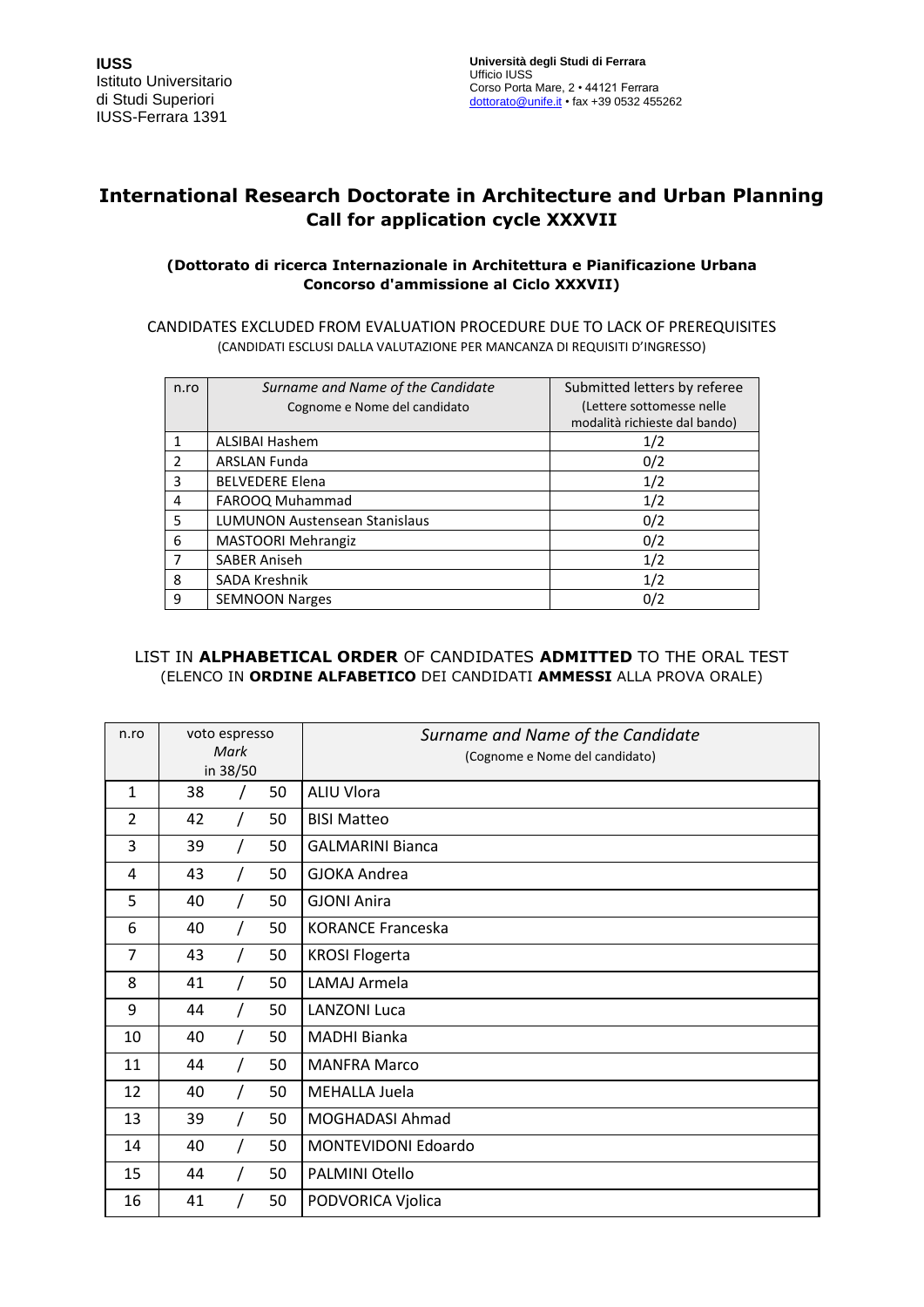| 17 | 40 | 50 | <b>PUGGIONI Federico</b> |
|----|----|----|--------------------------|
| 18 | 41 | 50 | RUZZIER Irene            |
| 19 | 49 | 50 | SACCHETTI Laura          |
| 20 | 44 | 50 | SPASARI Ilaria           |
| 21 | 40 | 50 | <b>VOLTA Antonella</b>   |

### **INSTRUCTIONS FOR CARRYING OUT THE ORAL EXAM:**

The examining Commission established that the Candidates' interviews duration consists in 15 minutes, each with a technical interval of maximum 5 minutes between two subsequent interview calls. The Commission established to use the GoToMeeting software for video conferences, to be downloaded on the Candadidate's computer (both for PC and Mac platforms). Candidates' pc must be equipped with working microphone and webcam.

The online interviews of the admitted candidates are divided into two (2) videoconference groups at the same time: Group (A) with 12 candidates, and Group (B) with 9 candidates. Candidates can listen and see other candidates' interviews, but cannot speak.

The interview groups will therefore be two (hereinafter referred to as A-B), temporally successive and they will all take place in one single day: September 24<sup>th</sup>, 2021 (Friday), not two days (September 24<sup>th</sup> and  $27<sup>th</sup>$ , 2021) as previously published on the UNIFE website, following the decision by the Academic Board.

In order to ensure the publicity of the interviews, the link of each interview session (Group A and Group B) will be sent to each candidate.

The evaluation committee established that candidates will attend the interviews in alphabetical order, as per choice of the home institution, starting from University of Ferrara followed by Polis University Tirana.

**Group (A)** must be online at 8:30 am and ready for the interviews from 8:45 am to 13.00 (1.00 pm) -Italian Time – Central European Time (UTC + 01:00 h.);

**Group (B)** must be online at 13:30 (1:30 pm) and ready for the interviews from 14:00 (2 pm) to 17.00 (5.00 pm) – Italian Time – Central European Time (UTC + 01:00 h.).

The link for direct connection to the session will be sent to the candidates, in order to carry out the interview through the Citrix GoToMeeting service. This link will be sent individually to each candidate of the two groups via e-mail to the address candidates indicated in the Application Form.

The oral exam will consist of a presentation by the candidates on the following points:

- Brief description of the candidate's previous experience and reasons for participating in the IDAUP PhD Program;
- General description of the proposed research topic;
- Methodological approach of the research proposal, feasibility and operational implications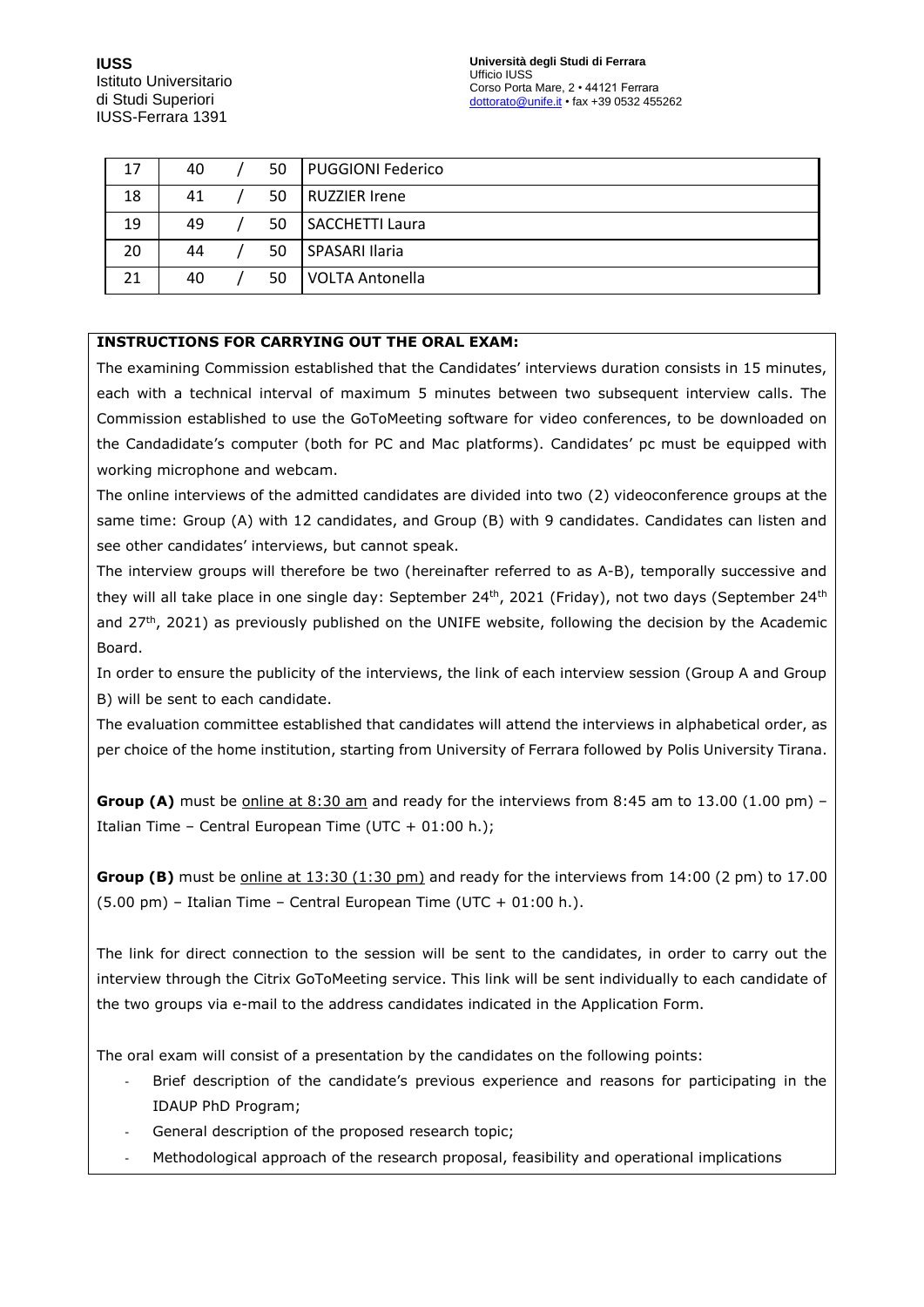It is recalled that the admitted candidates to the oral exam (interview) must show the identity document they deposited, under penalty of exclusion from the test at the beginning of the interview with the Commissioners.

Should the admitted candidates to the oral exam need help, they can contact the Secretary of the examining Commission, Prof. M. Bottarelli, at the following phone number: +39 335 5931306 or write an email to [michele.bottarelli@unife.it.](mailto:michele.bottarelli@unife.it) They should contact him for possible problems regarding the interview hour and exclusively for connection technical problems.